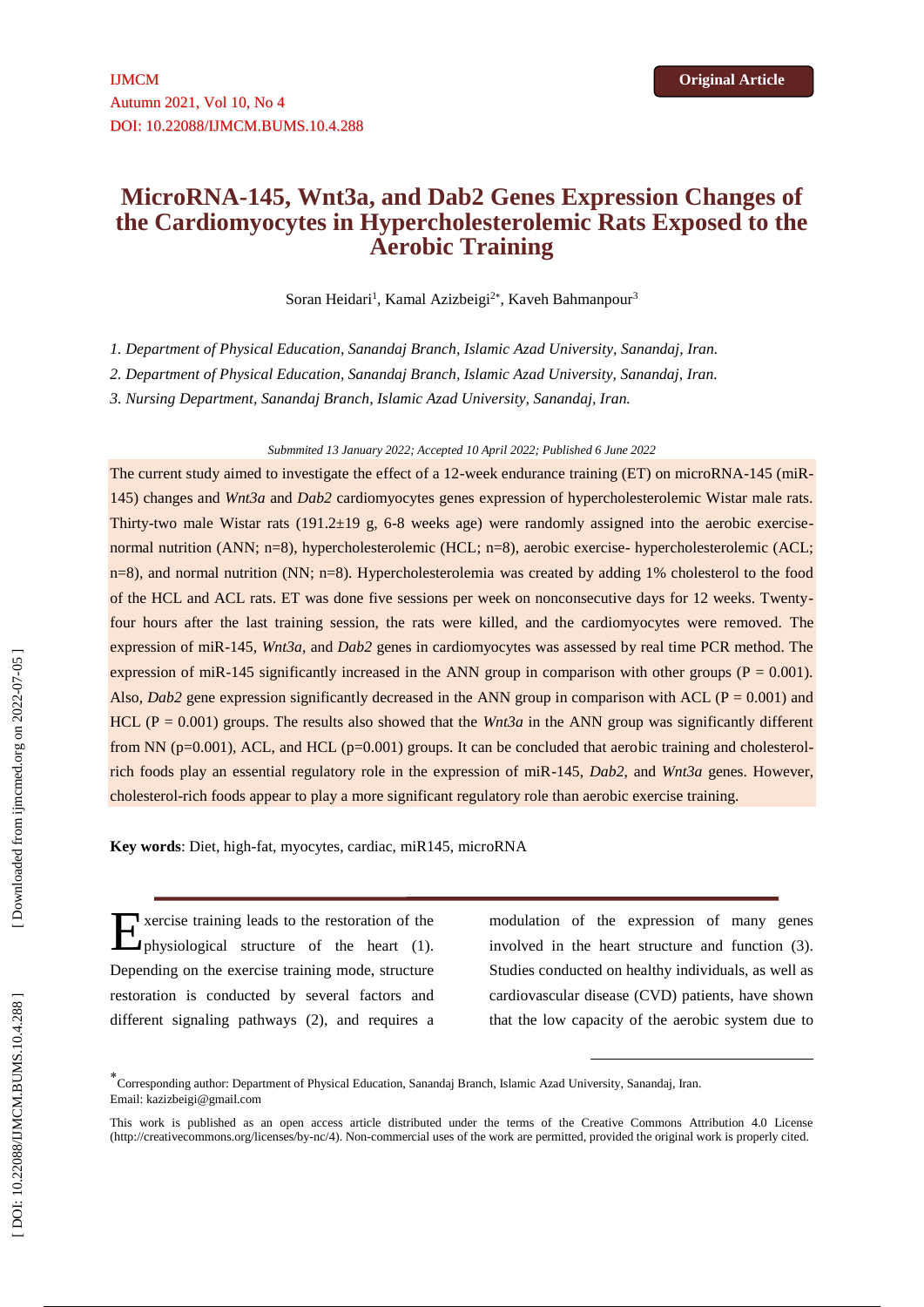physical inactivity is more than other risk factors responsible for high mortality (4). On the other hand, lipid profile disorders such as hyperchole sterolemia will increase CVD risk factors (5). Accordingly, the heart attack risk is three times higher in patients with hypercho -lesterolemia in comparison with those with normal blood lipid contents (6). It has been predicted that up to 40% of all deaths will be related to CVD by 2030 (7). However, some of the influential factors for cardiovascular disorders include microRNAs (miRNAs) (8, 9). MiRNAs are a class of short, 20 to 22 -nt -long regulatory RNAs expressed in plants and animals (10). It has been reported that up to 4% of the human genome is predicted to code for differnt miRNAs, estimated to regulate at least 30% of all human genes (11).

Researches have shown that some miRNAs are specifically expressed in specific tissues (12, 13). In his regard, the downregulation of miRNAs causes many diseases, including CVD and cancer (13). Among these miRNAs, it can be referred to as microRNA -145 (miR -145), expressed only in the muscle tissue. Therefore, it is called MyomiR. MyomiR regulates various muscle processes such as proliferation, differentiation, contractility, hypertrophy, atrophy, and stress response by regulating the expression of essential genes involved in muscle control (14). Besides, it appears to be a balancing mean of growth processes, myoblast differentiation, muscle growth -regulating, and development cycle (15).

In general, previous studies have shown that miR -145 protects cardiomyocytes against oxidative stress, and improves the immediate myocardium by increasing myocytes' autophagy speed during infarction (16). It has also been reported that excessive miR -145 expression reduces the expression of Kruppel -like factor 4 (*KLF4*) and could be considered as a therapeutic target to limit the atherosclerotic platelets morphology (15).

It has been shown that Wnt/β -catenin signaling

pathway regulation is essential during the process of cardiomyocytes differentiation (17). On the other hand, the disabled homolog 2 (*Dab2*) gene is known as a *Wnt3* inhibitor (18), which regulates the endothelial development (19). However, there are few studies on the effects of aerobic exercise and *Wnt3* expression. In this regard, Fujimaki et al. (2014) noted that four weeks of running voluntarily on the treadmill caused an increase in the *Wnt* expression after exercise training (19). Furthermore, Liao et al. (2018) showed that exercise training significantly modulated miR -145 expression and Akt phosphorylation (20).

Accordingly, it is essential to know more about the effects of a high -fat diet and various exercise training, especially endurance trainings, on cardiomyocytes' changes and the molecular mechanisms involved. Therefore, the current study's aim was to investigate the effect of long term aerobic training on the expression of miR -145, *Dab2*, and *Wnt3a* genes in the heart of male de sert Wistar rats.

# **Materials and methods**

# **Animals**

Thirty-two Wistar male rats  $(191.2 \pm 19 \text{ g}, 6-8)$ weeks' age) were provided from Pasteur Institute of Iran, and transferred to the animal laboratory. The animals were maintained in standard laboratory conditions in groups of three animals in transparent polycarbonate cages with a length of 30 cm, width, and height of 15 cm, at an ambient temperature of  $22 \pm 2$  °C, with a 12:12 hours light to darkness cycle and a humidity of 50%, with proper ventilation until completing the tests and the exercise training period. It should be noted that all of the ethical principles of the present study were performed conformed to the institutional guidelines and the principles of working with laboratory animals approved by Helsinki guidelines. Moreover, this research has been approved by the ethics committee of the Islamic Azad University of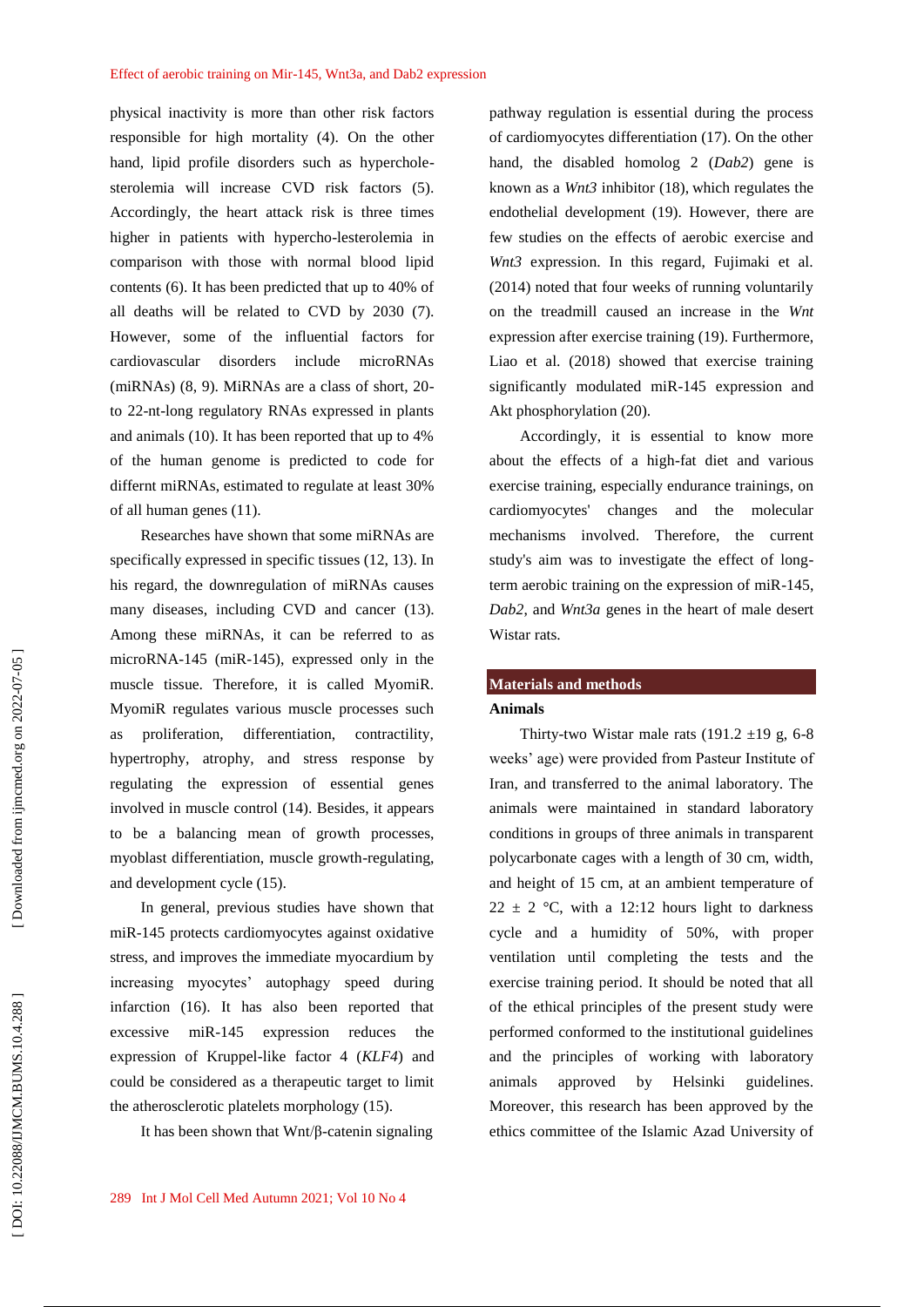Sanandaj Branch under the code of IR.IAU. SDJ.REC.1399049.

# **Hypercholesterolemia induction**

Before starting aerobic training, hyperchole sterolemia was induced in animals. Accordingly, to make cholesterol -rich foods, cholesterol powder (Merck, Germany) was mixed with water and added to the regular food to rich an amount of 1%. Using a mixer, this combination was turned into the pellet form, and then dried in the oven at the temperature of about 40-45  $\rm{^{\circ}C}$  (21). The rats in the cholesterolrich food group were fed with this type of food for three months until reaching hypercholesterolemia (the amount of plasma cholesterol was periodically checked by taking blood from the rats' tails), and food intervention was conducted until the end of the training period. At the same time, the rats in the regular food group were fed with the standard food . The normal food (Javaneh Khorasan Company, Iran) was in the form of pellets, and its composition was such that it could meet the nutritional needs such as energy, protein, calcium, phosphorus, methionine, lysine.

# **Familiarizing animals with exercise training protocols**

After a week of familiarity with the treadmill, the rats in the hypercholesterolemia group and regular nutrition were distributed separately and randomly in the aerobic exercise - regular nutrition (ANN; n=8), hypercholesterolemic nutrition (HCL; n=8), aerobic exercise -hypercholesterolemic (ACL; n=8), and regular nutrition (NN; n=8) groups. The rats were homogenous in terms of diet, size, weight, age.

The ANN and ACL animals practiced a 12 week aerobic exercises training  $(5 \text{ d/wk})$ . Moreover, the HCL and NN groups were kept in cages for 12 weeks and did not participate in any exercise training. Throughout the study, the rats were transferred and manipulated by only one person. Before starting the primary aerobic training protocol, the animals needed to become familiar

with the treadmill and running on it. For this purpose, a 5 -weekly running session was imposed to the animals at a low speed .

# **Aerobic exercise training**

The aerobic training was performed in three phases. In the first stage (introduction stage), the rats walked on the treadmill every day for 10 -15 min at a speed of 10 m/min. In the second stage (overload stage), the rats ran on the treadmill for 20 min at a speed of 20 m/min. Then, gradually, during four weeks of exercise training, the duration and speed of the exercise training increased until it reached the final rate of 60 min and the speed of 25 m/min, respectively. Finally, in the third stage (load maintenance or stabilization stage), the aerobic training reached the desired duration and speed within two weeks and was continued for the remaining eight weeks with the constant speed and duration.

In addition to the mentioned time, 5 min were allocated for warming up (8 m/min) and 5 min for cooling up (8 m/min) (22, 23). It should be noted that during the study, the control group did not have any exercise training. However, in order to create the same conditions, the animals in the control group were immobilized on the treadmill during the five sessions in the week for 10 to 15 min in each session. The aerobic training protocol is presented in Table 1. The rats were weighed once every three days using a digital scale (Sartorius, Germany) with a sensitivity of 0.01 g.

## **Biochemical analysis**

Forty -eight hours after the last training session and following a fasting night, the animals were anesthetized by intramuscular injection of ketamine (50 mg/kg) and xylazine (30 mg/kg). Cardiomyocytes of rats were immediately extracted and maintained in liquid nitrogen at -80 °C. In the laboratory, about 50 mg of cardiomyocytes were poured into a tube along with 700 μ L of TRIzol, and homogenized by a tissue homogenizer. After adding 170 μ L chloroform and centrifuging the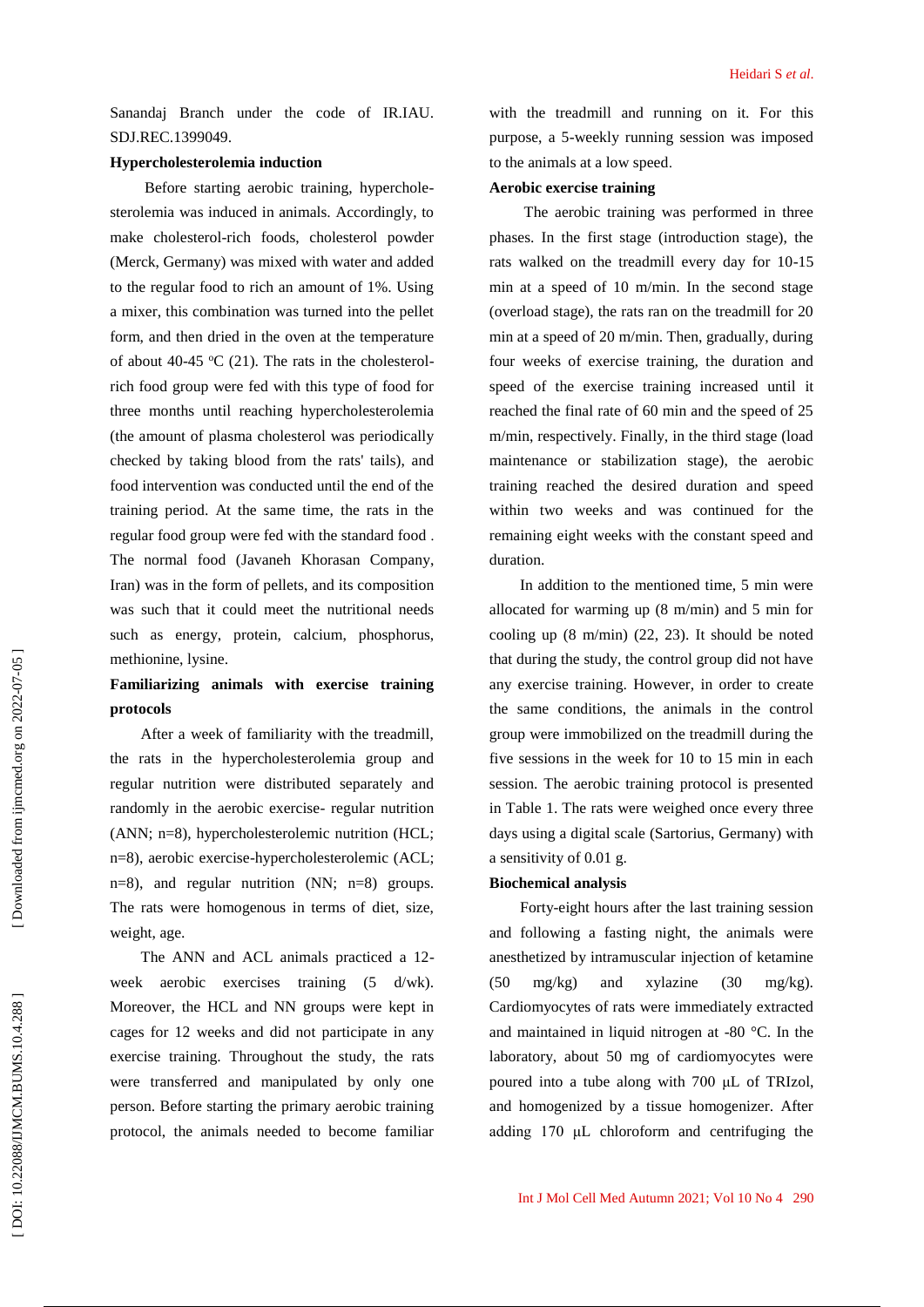mixture at 12000 rpm for 15 min at 40 °C, the upper liquid phase was transferred into a new tube to extract the miR -145. cDNA synthesis for miR - 145 was conducted according to the kit miScript II RT Kit (Qiagen, Cat No, 218161) instructions.

Moreover, Real-time PCR reactions were conducted using specific primers and SYBR Green (Qiagen, Germany) PCR kit in the thermal cycle apparatus (ABI FAST 7500, USA). Temperature conditions of the primers used for measuring the expression of miR -145 include the initial activation step (95 °C for 15 min), 40 cycles (94 °C for 15 s, followed by 55 °C for 30 s, and 70 °C for 34 s). U87 was used as reference gene for normalization of miR -145 exxpression. DNA synthesis for *Dab - 2* and *Wnt3a* genes was conducted according to the

instructions of QuantiNova Reverse Transcription Kit (Qiagen, Cat No, 205411).

Furthermore, real -time PCR reactions were conducted using the specific primers and a Quanti Fast SYBR Green PCR kit (Qiagen, Cat No, 204052) in the ABI FAST 7500 thermal cycle apparatus. A two -step kit was used for real -time PCR reactions. Real-time PCR reactions were conducted according to the instructions of the manufacturer(Qiagen, Germany), which includes an initial activation cycle (95 $\degree$ C for 5 min), 40 cycles (95 °C for 10 s, 55 °C for 30 s), and cooling (kept at 40 °C). Expression changes in the exercise training and nutrition treatment groups were calculated for the *Dab2* and *Wnt3a* genes compared to the control (*Hprt*) using the  $2^{-\Delta\Delta CT}$  method (24).

| <b>Table 1.</b> Endurance training protocol on the treadmill.  |                 |           |              |      |  |
|----------------------------------------------------------------|-----------------|-----------|--------------|------|--|
| Training session                                               | Speed $(m/min)$ | mın       | Session/Week | Week |  |
| First stage                                                    | 10              | $10 - 15$ |              |      |  |
| Second stage (overload stage)                                  | $20 - 25$       | $20-60$   |              |      |  |
| Third stage                                                    | 25              | 60        |              |      |  |
| Warming up and cooling up for 5 min (8 m per min) per session. |                 |           |              |      |  |

| Table 2. Primers used for gene expression analyzes. |                                 |                |  |
|-----------------------------------------------------|---------------------------------|----------------|--|
| $mR-145$                                            | 5'-CCTTGTCCTCACGGTCCAGT-3'      | forward primer |  |
|                                                     | 5'-AACCATGACCTCAAGAACAGTATTT-3' | reverse primer |  |
| Dab <sub>2</sub>                                    | 5-TAATCCAACAGAAAGCAGAG-3        | forward primer |  |
|                                                     | 5-GAGGTGACTCCATTTGTTAAG-3       | reverse primer |  |
| Wnt3a                                               | 5-AACACAGCAGCTTAATGAC-3         | forward primer |  |
|                                                     | 5-ATCTCCACGTAGTTCCTG-3          | reverse primer |  |

#### **Statistical analysis**

Firstly, the normal distribution of data was done by the Kolmogorov -Smirnov test, and the homogeneity of the variances was examined using Levine's test. One -way analysis of variance (One way -ANOVA) was used to determine the variance of the studied variables. Wherever a significant data was observed, the Tukey post hoc test was applied to determine the source of significance. All of the statistical analyses were done by SPSS software version 22. The level of significance was also considered to be  $P \leq 0.05$ .

#### **Results**

The data for miR -145, *Dab2*, and *Wnt3a* expression in cardiomyocytes are shown in figures 1 -3.

One way -ANOVA revealed a significant difference in miR -145, *Dab2*, and *Wnt3a* (P=0.001) expressions between the groups (F values were 42.34, 82.95, and 31.72 for miR -145, *Dab2*, and *Wnt3a*, respectively). Tukey post hoc test showed that the expression of miR -145 in the ANN group was significantly different in comparison with the NN (P=0.001), ACL (P = 0.001) as well as HCL (P=0.001) groups; however, no significant difference was observed between the other groups (P 0.05) (Figure 1).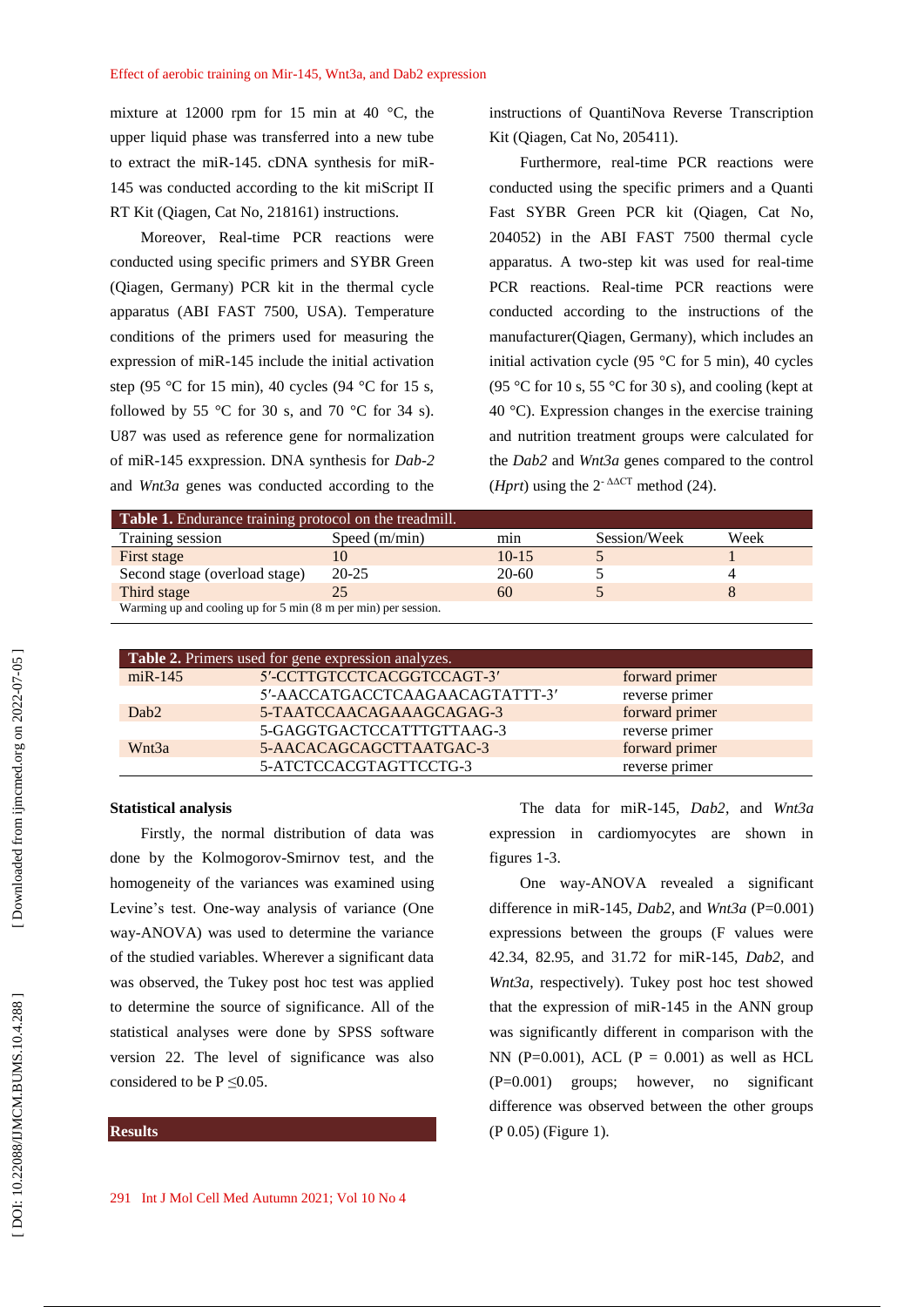.

.



**Fig. 1. Relative expression of miR-145.** ANN: aerobic exercise-normal nutrition; NN: normal nutrition; ACL: aerobic exercisehypercholesterolemic; HCL: hypercholesterolemic. \* significant difference with ANN.



Fig. 2. Relative expression of *Dab2*. ANN: aerobic exercise-normal nutrition; NN: normal nutrition; ACL: aerobic exercisehypercholesterolemic; HCL: hypercholesterolemic. \* significant difference with the ANN; # significant difference with the NN; & significant difference with the ACL .



Fig. 3. Relative expression of Wnt3a. ANN: aerobic exercise-normal nutrition; NN: normal nutrition; ACL: aerobic exercisehypercholesterolemic; HCL: hypercholesterolemic.\* significant with the ANN; # significant difference with the HCL. .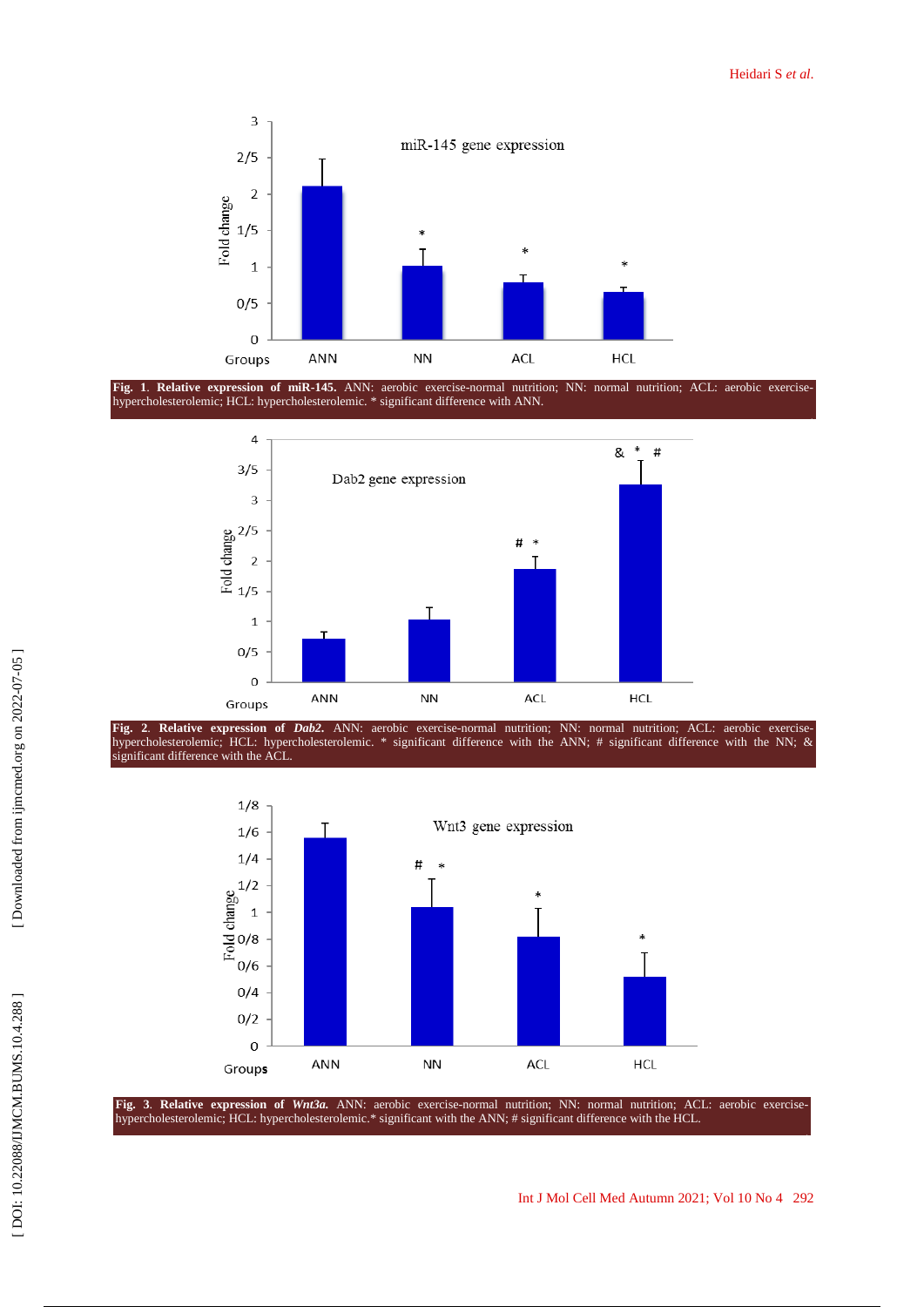Tukey post hoc test showed that *Dab2* presented a significant difference in the ANN group in comparison with the ACL  $(P = 0.001)$  and HCL  $(P = 0.001)$  groups. Furthermore, it was also found that changes in the NN group were also significant in comparison with the ACL  $(P = 0.001)$  and HCL  $(P = 0.001)$  groups. Finally, a significant difference in *Dab2* expression of the ACL and HCL (p=0.001) groups was observed (Figure 2).

The results also showed that the *Wnt3a* expression in the ANN group was significantly different from the NN ( $P = 0.001$ ), ACL, and HCL  $(P = 0.001)$  groups.

Furthermore, a significant difference was also observed between the expression of *Wnt3a* of the rats in the NN and HCL  $(P = 0.002)$  groups (Figure 3).

#### **Discussion**

The current study aimed to investigate the relative expression of miR -145 and its target genes following a high -cholesterol diet and aerobic exercise training. For this purpose, of 32 tested rats, 16 rats were kept under a high -cholesterol diet for three months and then randomly assigned into two aerobic exercise -hypercholesterolemic and hypercholesterolemic nutrition.

The results showed that the high concentration of the stable cholesterol inhibited the expression of miR -145 in the rats' cardiomyocytes.

It was also observed that aerobic exercise training caused a relative increase in the expression of the miR -145 in the cardiomyocytes of the exercised rats. This finding is consistent with Liao et al. (2018) and Nielsen et al. (2014) (19, 25) while contradicting the results of Gonzalo-Calvo et al. (2015) (26). It seems that aerobic exercise training can cause a relative increase in the miR -145, but one single session of aerobic physical activity does not have such effects.

In a study on animals, some researchers reported that the physiological hypertrophy of the heart was associated with miR -145 modulation due to swimming exercise, which happened by targeting the components of the PI3K/AKT/mTOR signaling pathway, including phosphoinositide - 3 - kinase catalytic alpha polypeptide (*PIK3α*), phosphatase and tensin homolog (*PTEN*), tuberous sclerosis complex 2 (*TSC2*) (27). Silva et al. (2017) (28) also showed that miR -145 and Akt phosphorylation expression were significantly normalized due to the exercise training. In cardiac vascular smooth muscle cells where the expression of miR - 145 increased, Akt phosphorylation reduced significantly (20).

Several studies have shown that miR -145 has the most frequency in the miRNAs in terms of differentiating vascular smooth muscle cells, and plays a vital molecular role in replacing vascular smooth muscle cell phenotype (29). In addition, miR -145 has been identified as a phenotypic indicator of smooth vascular muscle cells, the regulator of vascular new intima formation control, direct stimulator of transferring myocardial translation, and inhibitor of KLF4 and KLF5 receptor transcription (30). Cheng et al. (2009) also indicated that the excessive expression of miR -145 reduced *KLF4* expression and increased myocardium in rats. Thus, miR -145 can be considered a therapeutic target for limiting the morphology of the atherosclerotic platelets (11), which also inhibits the proliferation of vascular smooth muscle cells (31).

The findings also showed that the increase in the relative expression of miR -145 was higher in the aerobic exercise -normal nutrition group than in the aerobic exercise - hypercholesterolemia group, the control group without exercise training, and the hypercholesterolemia control group. *Dab2* is the target of miR -145 (15). Evidently, miR -145 can reduce the expression of *Dab2* in cardiomyocytes (29). In the present study, it was found that exposure to high concentrations of stable cholesterol increased the expression of the *Dab2*.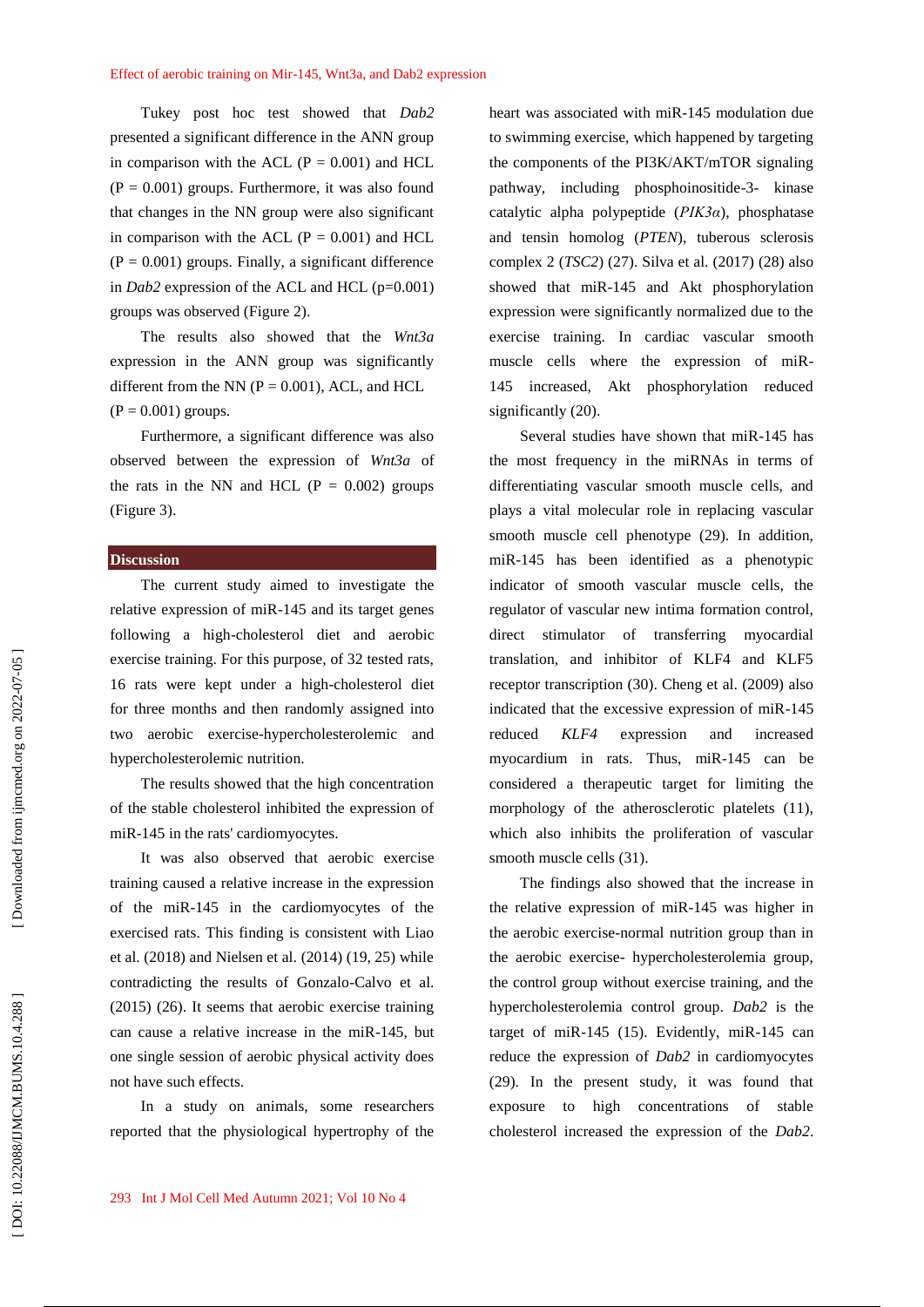Furthermore, it was also observed that normal nutrition increased the expression of the *Wnt3a*, and cholesterol -rich nutrition inhibited the expression of Wnt3a. In both normal nutrition and cholesterolrich nutrition groups, aerobic exercise training reduced *Dab2* expression and increased *Wnt3a* expression. Aerobic exercise training also increased the expression of miR -145 in both nutritional groups. However, the effect of nutrition type was higher than the exercise training.

Therefore, it can be concluded that high cholesterol concentrations affect the expression of miR -145, as well as the expression of *Dab2* and *Wnt3a* in cardiomyocytes.

By decreasing the activity rate and increasing the high -cholesterol diet, the expression of miR -145 in the cardiomyocytes of the desert rats decreased; as a result, the expression of *Dab2* gradually increased while the expression of *Wnt3a* decreased. It was found that the expression of *Dab2* increased due to hypercholesterolemic induction, while the expression of miR -145 decreased. It has been reported that overexpression of miR-145 significantly decreased *Dab2* mRNA and protein expression in the left ventricular myocardium of diabetics rats (29). It seems in the recent study that excessive expression of miR -145, resulting from aerobic exercise training, can reverse the expression of *Dab2* and *Wnt3a* due to cholesterol induction. The findings of this study are consistent with the findings of previous studies, indicating that miR - 145 decreased in patients with coronary artery disease and the animal model of acute myocardial infarction (32). Therefore, miR -145 can be targeted as a new treatment strategy for managing diabetic heart disease, which is thought to be involved in repairing myocardial infarction or having protective roles against apoptosis caused by oxidative stress.

The present study indicated the molecular regulation of miR -145 in the downstream gene regarding the expression of *Dab2* cardiomyocytes under hypercholesterolemic conditions. It was also

shown that by decreasing the miR -145, the expression of *Dab2* increased, and by increasing the *Dab2* expression, Wnt3a expression decreased in the cardiomyocytes. MiR -145 was considered as a therapeutic target for reducing atherosclerosis in rats (14). A better understanding of the precise mechanisms of miR-145 action under hypercholesterolemic conditions can provide a novel insight into the progression of treatment for cardiovascular diseases. Although aerobic exercise training has positive impacts on the lipid profile (33), considering the results of this study, it seems that aerobic exercise merely cannot be effective in increasing the relative expression of miR -145 while following a diet rich in cholesterol. Thus, the protective effects of aerobic exercise have little or no impact on the expression of miR -145, as well as the protective effects of the heart.

The reason behind this issue is that the aerobic exercise training failed to improve the lipid profile in this study, and could also indicate the predominant effect of diet or the type and duration of the aerobic exercise. Moreover, comparing the results of the control group with the exercise training -cholesterol -rich nutrition group confirms this finding. The lowest expression of the miR -145 gene, and thus the highest risk of heart disease, was in the unexercised group with cholesterol -rich diets, indicating a combination of physical inactivity along with a high -fat diet was likely to bring the highest risk of cardiovascular disorders.

It can be concluded that aerobic training and cholesterol -rich foods play an essential regulatory role in the expression of miR -145 and the expression of *Dab2* and *Wnt3a* genes. However, cholesterol -rich foods appear to play a more significant regulatory role than aerobic exercise in this process.

#### **Acknowledgments**

We would like to thank the lab staff for their help in performing biochemical analyzes.

#### **Conflict of Interest**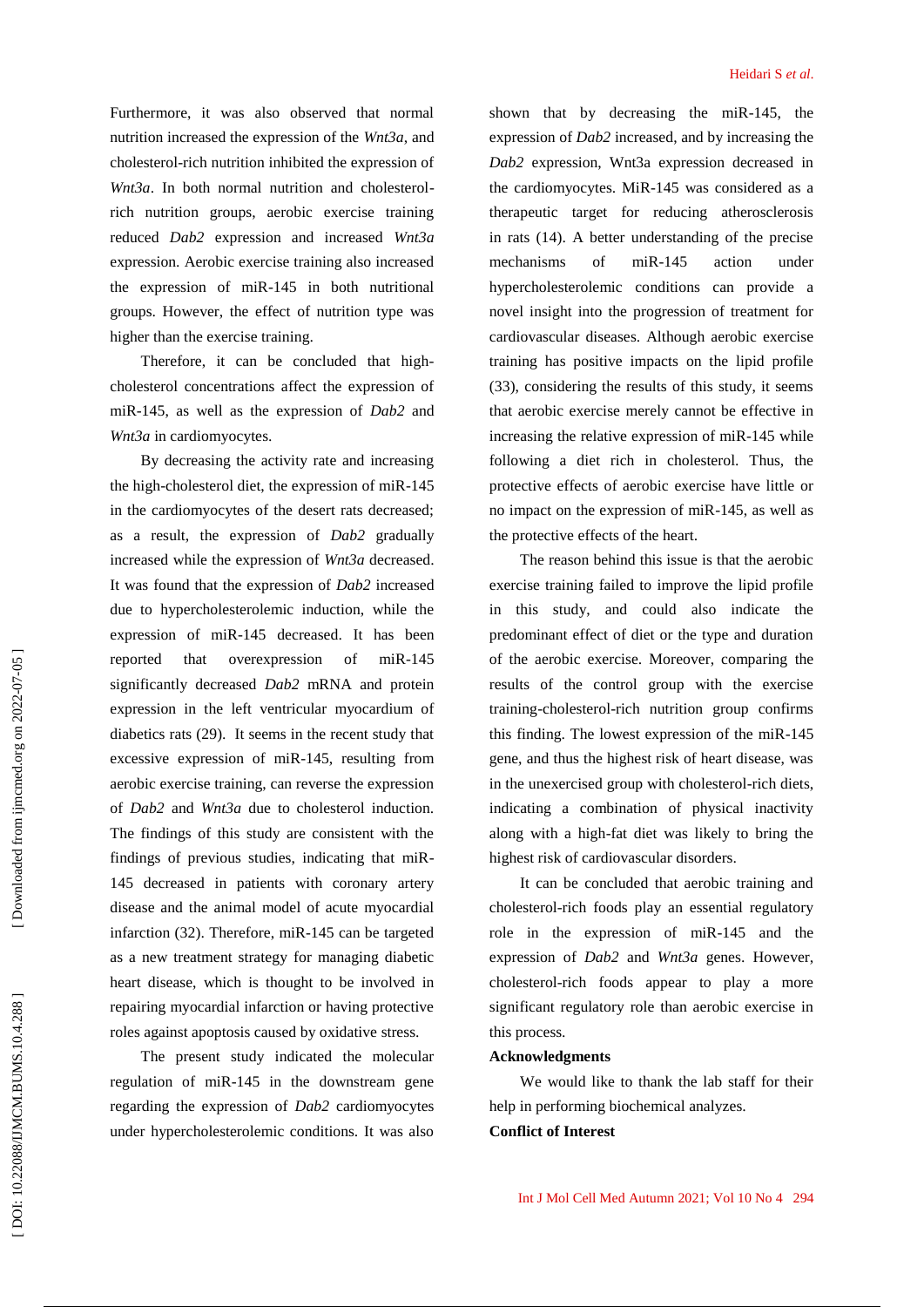The authors declare that they have no competing interests.

#### **References**

1. Frey N, Olson EN. Cardiac hypertrophy: the good, the bad, and the ugly. Annu Rev Physiol 2003;65:45 -79.

2. Latronico MV, Elia L, Condorelli G, et al. Heart failure: targeting transcriptional and post -transcriptional control mechanisms of hypertrophy for treatment. Int J Biochem Cell Biol 2008;40:1643 -8.

3. Hill JA, Olson EN. Cardiac plasticity. N Engl J Med 2008;358:1370 -80.

4. Hatle H, Stobakk PK, Molmen HE, et al. Effect of 24 sessions of high -intensity aerobic interval training carried out at either high or moderate frequency, a randomized trial. PLoS One 2014;9:e88375.

5. Gielen S, Landmesser U. The Year in Cardiology 2013: cardiovascular disease prevention. Eur Heart J 2014;35:307 -12.

6. Davis CE, Rifkind BM, Brenner H, et al. A single cholesterol measurement underestimates the risk of coronary heart disease. An empirical example from the Lipid Research Clinics Mortality Follow -up Study. JAMA 1990;264:3044 -6.

7. World Health Organization (WHO) Cardiovascular Disease; Fact. Sheet n°317. WHO; Geneva, Swizerland: 2009.

8. Silva D, Carneiro FD, Almeida KC, et al. Role of miRNAs on the Pathophysiology of Cardiovascular Diseases. Arq Bras Cardiol 2018;111:738 -46.

9. Zhou SS, Jin JP, Wang JQ, et al. miRNAS in cardiovascular diseases: potential biomarkers, therapeutic targets and challenges. Acta Pharmacol Sin 2018;39:1073 -84.

10. Berezikov E, Guryev V, van de Belt J, et al. Phylogenetic shadowing and computational identification of human microRNA genes. Cell 2005;120:21 -4.

11. O'Brien J, Hayder H, Zayed Y, et al. Overview of MicroRNA Biogenesis, Mechanisms of Actions, and Circulation. Front Endocrinol (Lausanne) 2018;9:402.

12. Abba ML, Patil N, Leupold JH, et al. MicroRNAs as novel targets and tools in cancer therapy. Cancer Lett 2017;387:84 -94. 13. Siracusa J, Koulmann N, Banzet S. Circulating myomiRs: a new class of biomarkers to monitor skeletal muscle in physiology and medicine. J Cachexia Sarcopenia Muscle 2018;9:20 -7.

14. Lovren F, Pan Y, Quan A, et al. MicroRNA -145 targeted therapy reduces atherosclerosis. Circulation 2012;126:S81 -90. 15. Higashi K, Yamada Y, Minatoguchi S, et al. MicroRNA -145 repairs infarcted myocardium by accelerating cardiomyocyte autophagy. Am J Physiol Heart Circ Physiol 2015;309: H1813 -26.

16. Gessert S, Kuhl M. The multiple phases and faces of wnt signaling during cardiac differentiation and development. Circ Res 2010;107:186 -99.

17. Jiang Y, He X, Howe PH. Disabled -2 (Dab2) inhibits Wnt/beta -catenin signalling by binding LRP6 and promoting its internalization through clathrin. EMBO J 2012;31:2336 -49.

18. Kim JD, Kang H, Larrivee B, et al. Context -dependent proangiogenic function of bone morphogenetic protein signaling is mediated by disabled homolog 2. Dev Cell 2012;23:441 -8.

19. Fujimaki S, Hidaka R, Asashima M, et al. Wnt protein mediated satellite cell conversion in adult and aged mice following voluntary wheel running. J Biol Chem 2014;289: 7399 -412.

20. Liao J, Zhang Y, Wu Y, et al. Akt modulation by miR -145 during exercise -induced VSMC phenotypic switching in hypertension. Life Sci 2018;199:71 -9.

21. Valcheva -Kuzmanova S, Kuzmanov K, Tancheva S, et al. Hypoglycemic and hypolipidemic effects of Aronia melanocarpa fruit juice in streptozotocin -induced diabetic rats. Methods Find Exp Clin Pharmacol 2007;29:101 -5.

22. Ghanbari -Niaki A, Khabazian BM, Hossaini -Kakhak SA, et al. Treadmill exercise enhances ABCA1 expression in rat liver. Biochem Biophys Res Commun 2007;361:841-6.

23. Khabazian BM, Ghanbari -Niaki A, Safarzadeh -Golpordesari A, et al. Endurance training enhances ABCA1 expression in rat small intestine. Eur J Appl Physiol 2009;107:351 -8.

24. Livak KJ, Schmittgen TD. Analysis of relative gene expression data using real-time quantitative PCR and the 2(-Delta Delta C(T)) Method. Methods 2001;25:402 -8.

25. Nielsen S, Akerstrom T, Rinnov A, et al. The miRNA plasma signature in response to acute aerobic exercise and endurance training. PLoS One 2014;9:e87308.

26. de Gonzalo -Calvo D, Davalos A, Montero A, et al. Circulating inflammatory miRNA signature in response to different doses of aerobic exercise. J Appl Physiol (1985) 2015;119:124 -34.